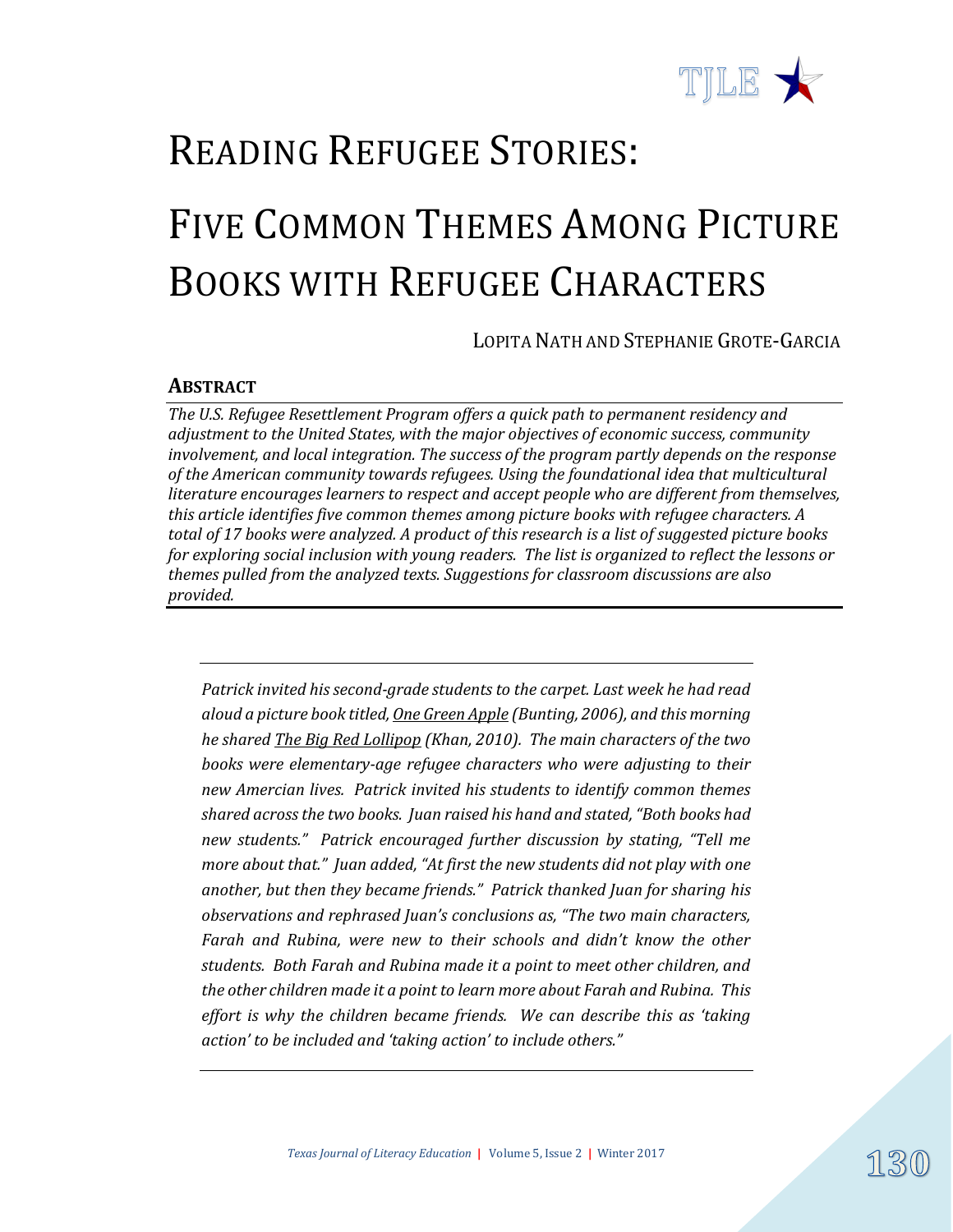

his example from Patrick's classroom illustrates the use of multicultural literature as a vehicle for building richer and deeper social knowledge among young readers. Martens et al. (2015) have shared that multicultural literature "encourages learners to respect and accept people who are different [from] themselves and break attitudes that are oppressive and prejudicial" (p. 609). Patrick, the teacher in the opening vignette, is pictured using two multicultural texts as channels to discuss with his second-grade students how to take action toward social inclusion of all beings regardless of cultural backgrounds. This lesson is one that has been reported to be present in a wide variety of multicultural texts (Martens et al., 2015). Therefore, it seems natural to use multicultural texts as vehicles for communicating such lessons to young readers. T

What additional lessons might be present in multicultural texts? In this article, we explore this question using picture books featuring refugee characters. We chose to set the context of our discussion around refugees because they are a rapidly growing population in the United States (UN Refugee Agency, 2017), come from different cultural backgrounds, and can often feel or experience social exclusion after resettling in America – making them an important population to recognize in the classroom. The product presented from our findings is a list of suggested picture books, featuring at least one refugee character, that can be used for exploring social inclusion with young readers. By *social inclusion,* we are referring to the act of accepting and including all individuals into one's social realm regardless of cultural backgrounds.

The presented list is organized to reflect the lessons or themes pulled from the analyzed texts. The overall idea relates back to Patrick in the opening vignette. He used two books that shared one theme, and that theme became the focus of a class discussion. His lesson required students to analyze, evaluate, and compare multiple texts- all skills that have been considered complex for nearly a decade, if not longer (Gray, 1925). We are hopeful that the list featured in this article will be a resource for elmentary teachers to replicate similar conversations in their classrooms.

#### SETTING THE CONTEXT

Essential to the opening vignette is the idea that children's literature provides opportunities for young readers to reflect upon their culture and to learn about the culture of others. Brinson (2012) refers to such books as *mirror books* and *window books*. Mirror books reinforce the culture of the reader, while window books offer the reader an "opportunity to learn about other cultures by providing a window into new experiences" (Brinson, 2012, p. 30). Providing such literature in the classroom reinforces "a sense of community, enhance[s] young children's understanding of and identification with diverse cultures and families, and provide[s] immense enjoyment of a mosaic of literary heritages" (Brinson, 2012, p 32). This idea is not only essential to the opening vignette but also serves as the foundation for the present article.

Also setting the tone for the current discussion is the question posed by McBrien (2005) in *Educational Needs and Barriers of Refugee Students in the United States- "Will we teach our children* to be welcoming of newcomers by accepting the diversity of international cultures that they bring with them, or will we expect new Americans to cast off their heritage and assimilate into a distinctively *American heritage?*" (p. 357). Such questions are pertinent in today's world with 65.3 million forcibly displaced people  $-21.3$  million being refugees, half of whom are children (UN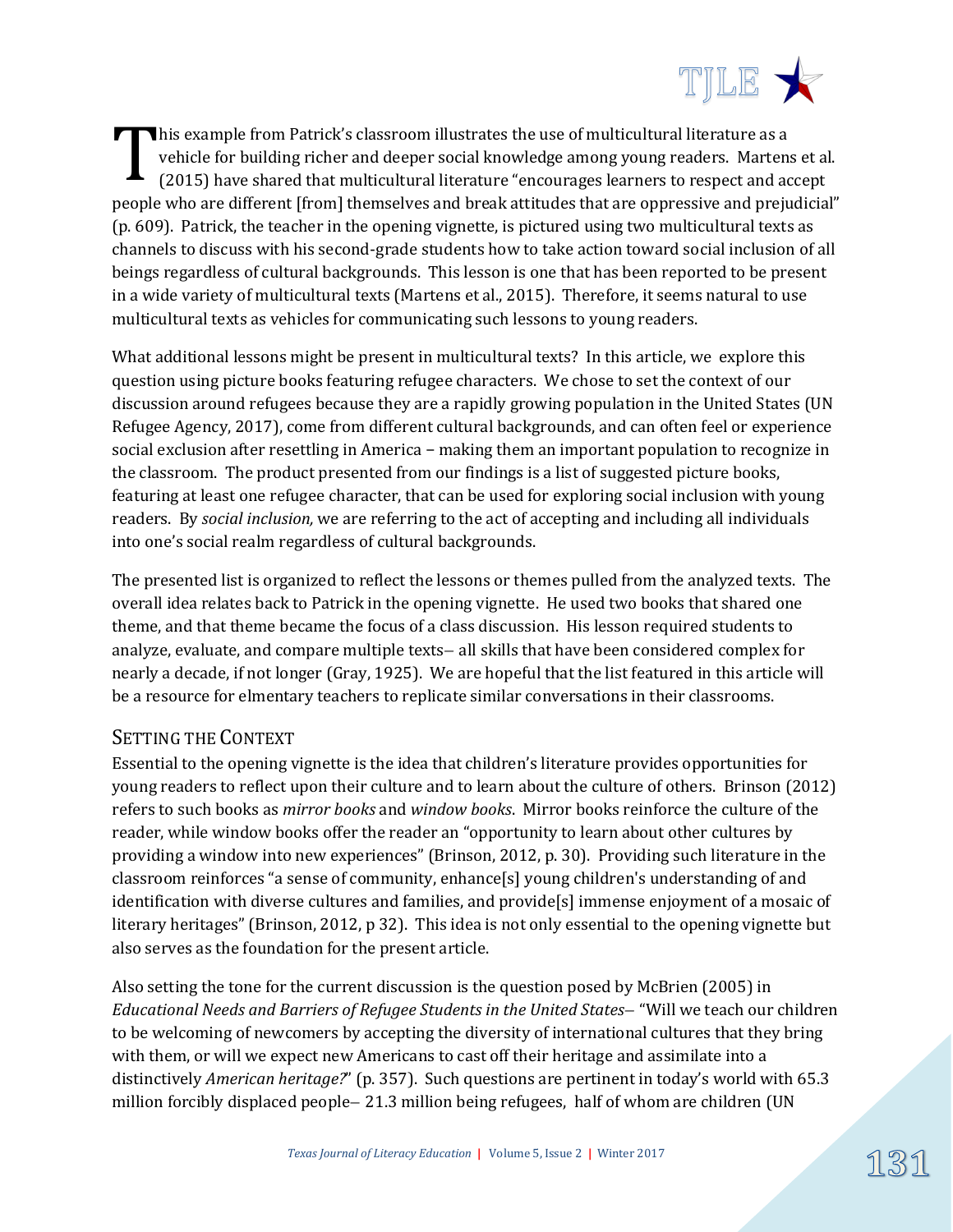

Refugee Agency, 2017). With a high number of refugees being children, it is imperative that schools provide environments and curricula that empower children to take action toward social inclusion of all.

Foundational to the current project is understanding who is considered a refugee and why they resettle in the United States. The second edition of the *Handbook of International Law* (Aust, 2010) provides insight into defining the term *refugee.* This source shares that essential to the definition of a *refugee* is the historical 1951 Convention Relating to the Status of Refugees, which was finalized on July 28th of that year and enforced on April 22, 1954. Later, the convention was amended by the 1967 Protocol "extending the convention to cover all refugees, past, present and future" (Aust, 2010, p. 117). These two instruments, collectively known as the 1951 Refugee Convention, officially defined a refugee as a person who:

owing to well-founded fear of being persecuted for reason of race, religion, nationality, membership of a particular social group or political opinion, is outside the country of his nationality and is unable, or owing to such fear, is unwilling to avail himself of the protection of that country (Aust, 2010, p. 117).

The 1951 Refugee Convention also laid down the following three durable solutions to a refugee crisis: voluntary repatriation, host country integration, and third country resettlement (UN Refugee Agency, 2011b). These solutions help explain *why* refugees resettle in the United States. According to the UN Refugee Agency (2011a), in many instances, the first two solutions become impossible due to the persistence of conflict, and the inability of the host country to accommodate the large and growing refugee population in their country. As a result, third country resettlement is often the most durable solution to a refugee crisis. Still, less than 1 percent of all refugees are resettled in third countries, and almost two-thirds of those are resettled in the United States (U.S. Department of State, 2017).

The United States has welcomed over 3.3 million refugees since 1975 (U.S. Department of State, 2017). It is important to understand that half of these individuals are children. Eminent in placing refugee children into schools is the Office of Refugee Resettlement's Division of Children's Services, established by the Refugee Act of 1980 (Pub. L. 96-212) (Office of Refugee Resettlement, 2010). Public schools admit children based on their age and irrespective of their educational background. Most refugee children arrive with basic to no education, having lived and grown up in the camps for the most part, and with little knowledge of written and spoken English.

Refugees very rarely return to their homeland (UN Refugee Agency, 2011a); therefore, it is important that refugee children be provided high quality literacy instruction, as it will greatly impact their ability to contribute back to the community and to live successful lives in the United States. In addition to welcoming new students, teachers also educate American students about the background of their refugee classmates, while deepening their understanding of social inclusion, pluralism, and leadership. This realization is why we have chosen to produce a list of suggested picture books featuring refugee characters.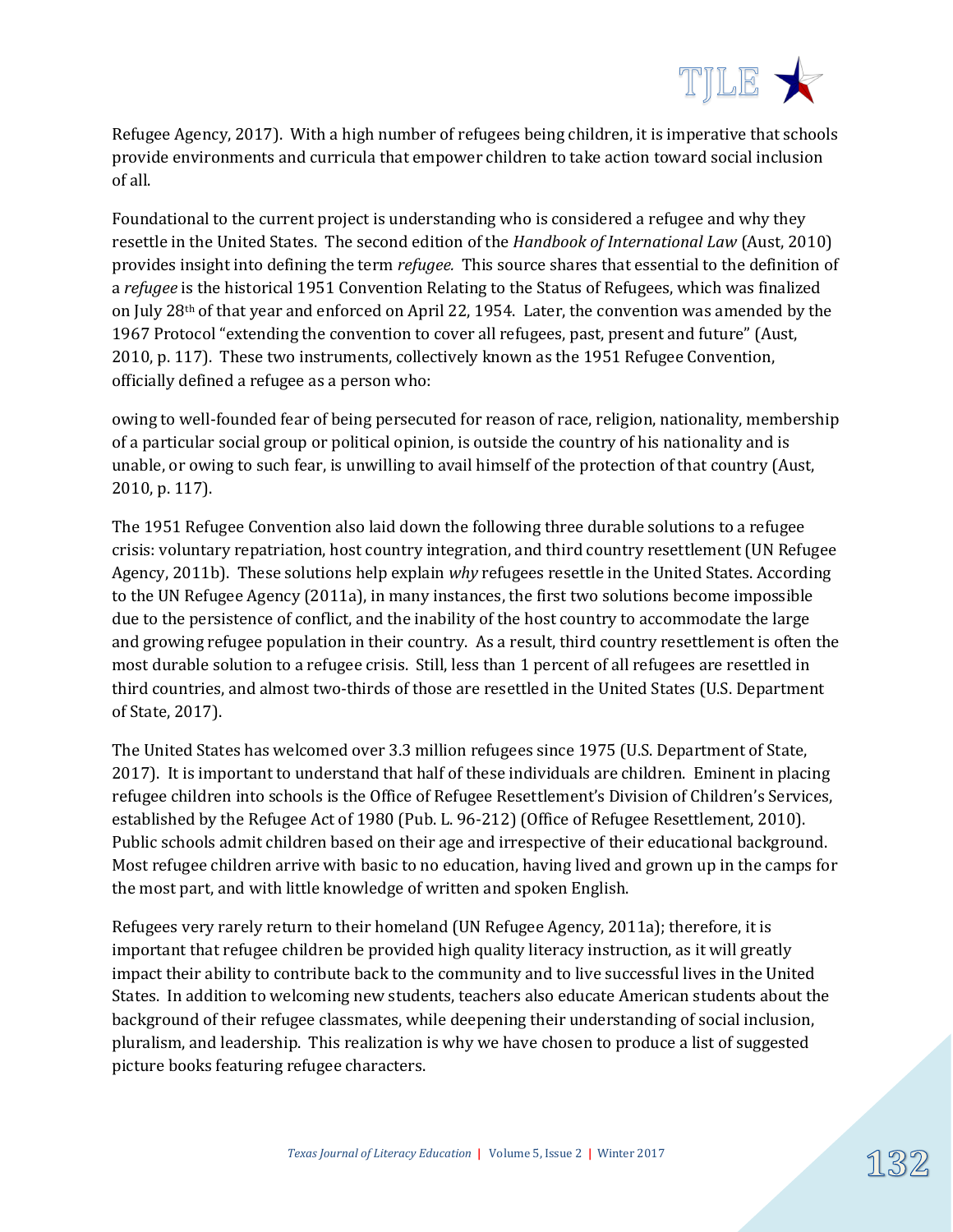

## THE PICTURE BOOKS

The goal of our project was to analyze picture books that contain at least one refugee character and to identify the common inclusive themes amongst the identified texts. The product formed from this process is a list of suggested picture books for exploring social inclusion with young readers (see Table 1). In this section, we explain our process of identifying and analyzing the books.

The search for picture books was a two-step process. First, we wanted to locate books featuring at least one refugee character, so we searched our University database using the terms *refugee* and *picture books.* This search retrieved 13 relevant articles. The authors of these peer-reviewed articles examined a range of topics including themes within global literature (Martens et al., 2015), to pre-service teachers' knowledge of multicultural literature (Brinson, 2012). Among the 13 articles, we were able to collect the titles of 11 picture books featuring at least one refugee character. The second step of the process was to search directly for picture books through the local public library database. This search revealed six additional picture book titles, yielding a total of 17 books to analyze.

### ANALYZING THE BOOKS

After collecting hardcopies of the 17 identified books, each book was read by two readers. The readers read the books individually and identified the texts' overall themes. Themes, as used in this analysis, were the underlying implied messages in the stories that often stepped beyond the literal interpretation (e.g., it is better to have loved and lost, than to never have loved at all). While identifying the texts' themes, the two readers wrote anecdotal notes in their fieldnote journals. The anecdotal notes included information about the characters and character traits, main events of the story, and the setting – thereby, providing evidence of the themes. Next, the readers compared their identified themes and anecdotal notes, reaching 100% consensus – there were no variations presented. Lastly and together, the two readers crafted the phrasing of the presented themes.

### THE THEMES

The following five themes, which are also the lessons that teachers can discuss in their classrooms, emerged from the analyzed books: a) empowerment as achieved through education or a talent, b) peer relationships and how they change over time, c) perseverance through hardship, d) preservation of meaningful items and traditions, and e) sharing stories of family and culture. Table 1 features the five themes and lists the associated books.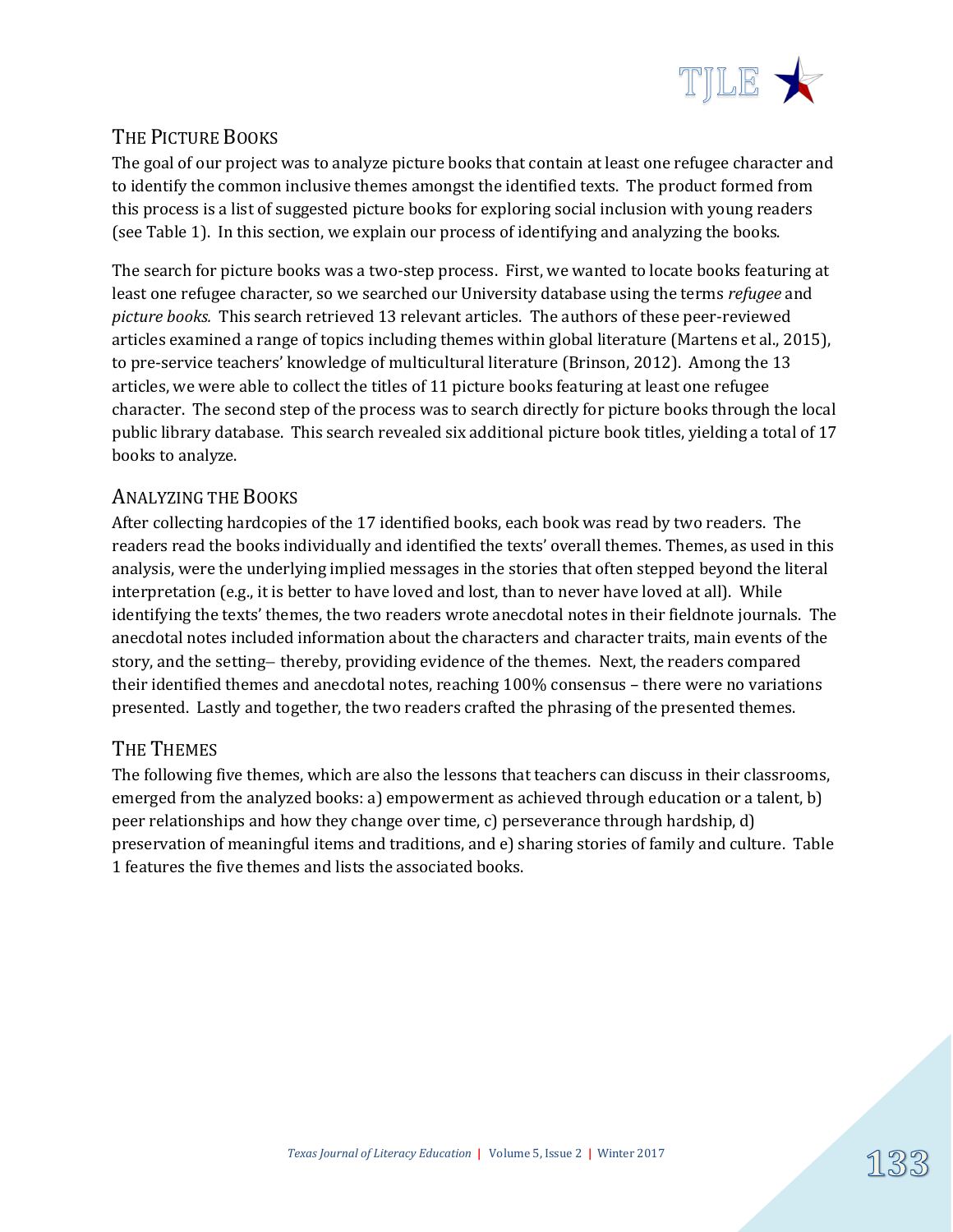

| Table 1.                                                        |                                                                           |                         |
|-----------------------------------------------------------------|---------------------------------------------------------------------------|-------------------------|
| <b>Identified Themes</b>                                        |                                                                           |                         |
| Theme                                                           | Title, Author                                                             | Homeland                |
| <b>Empowerment as Achieved</b><br>through Education or a Talent | How I Learned Geography (Shurevitz,<br>2008)                              | Poland                  |
|                                                                 | Nasreen's Secret School: A True Story<br>from Afghanistan (Winter, 2009)  | Afghanistan             |
|                                                                 | Petar's Song (Mitchell, 2003)                                             | Europe                  |
| Peer Relationships and How<br>They Change Over Time             | Four Feet, Two Sandals (Williams,<br>2016)                                | Afghanistan             |
|                                                                 | One Green Apple (Bunting, 2006)                                           | Middle East             |
|                                                                 | The Big Red Lollipop (Khan, 2010)                                         | Middle East             |
|                                                                 | My Name is Yoon (Recoruits, 2003)                                         | Korea                   |
|                                                                 | My Name is Sangoel (Williams &<br>Mohammed, 2009)                         | Sudan                   |
| Perseverance Through<br>Hardship                                | The Cats in Krasinski Square (Hesse,<br>2004)                             | Poland                  |
|                                                                 | Brothers in Hope: The Story of the Lost<br>Boys of Sudan (Williams, 2005) | Sudan                   |
|                                                                 | Nasreen's Secret School: A True Story<br>from Afghanistan (Winter, 2009)  | Afghanistan             |
| Preservation of Meaningful<br><b>Items and Traditions</b>       | Alfredito Flies Home (Argueta, 2007)                                      | El Salvador             |
|                                                                 | The Librarian of Basra: A True Story<br>From Iraq (Winter, 2005)          | Iraq                    |
|                                                                 | The Lotus Seed (Garland, 1993)                                            | Vietnam                 |
| Sharing Stories of Family and<br>Culture                        | The Color of Home (Hoffman, 2012)                                         | Somalia                 |
|                                                                 | The Roses in My Carpets (Khan, 1998)                                      | Afghanistan             |
|                                                                 | Sitti's Secrets (Nye, 1994)                                               | Pakistan                |
|                                                                 | The Memory Coat (Woodruff, 1999)                                          | Jewish living in Russia |

*EMPOWERMENT AS ACHIEVED THROUGH EDUCATION OR A TALENT.*Three of the 17 picture books featured characters who found empowerment through receiving an education or practicing a talent. For example, in *How I Learned Geography,* author Uri Shulevitz (2008) tells his childhood story of

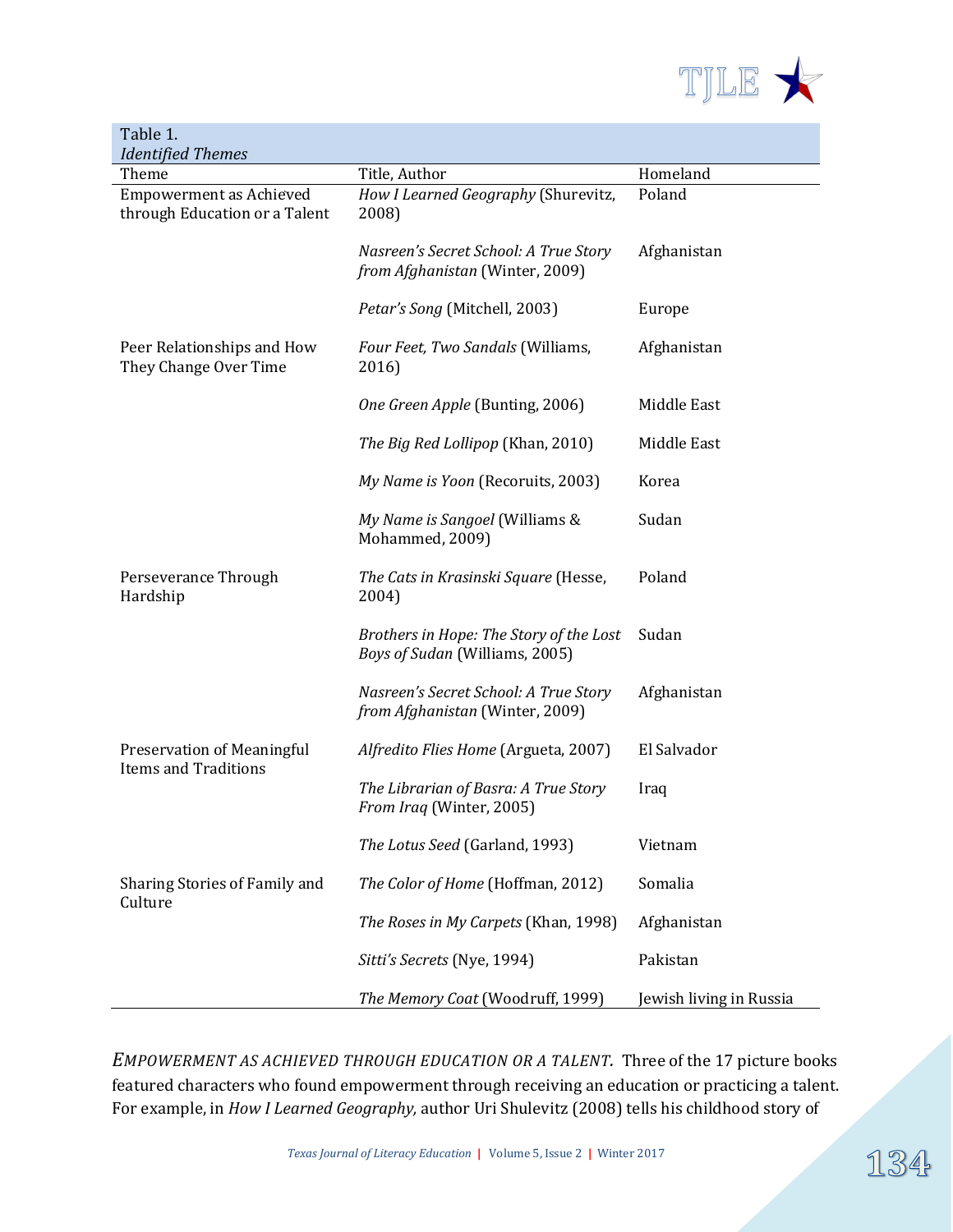

being a Polish refugee during World War II. The story revisits the hours he spent studying his father's world map as an escape from hunger and a venue to experience distant lands. Likewise, *Nasreen's Secret School: A True Story from Afghanistan* (Winter, 2009) takes place in Afghanistan and features a young girl empowered through education, while *Petar's Song* (Mitchell, 2003) features a young boy in Europe during WWII who is empowered through the music he creates.

PEER RELATIONSHIPS AND HOW THEY CHANGE OVER TIME. Nearly 30 percent of the analyzed books focused on peer relationships; making it the most common theme. The analyzed books approached peer relationships in a variety of ways including the following: a) saying goodbye to friends, b) being a new student, and c) meeting peers with cultural differences such as names and traditions. Table 2 lists the different approaches of peer relationships and the associated books.

| Table 2.<br>Approaches to Peer Relationships                            |                                                                                                               |
|-------------------------------------------------------------------------|---------------------------------------------------------------------------------------------------------------|
| Approach to Peer Relationships                                          | Title and Author                                                                                              |
| Saying Goodbye to Friends                                               | Four Feet, Two Sandals (Williams &<br>Mohammed, 2007)                                                         |
| Being a New Student                                                     | <i>One Green Apple</i> (Bunting, 2006)                                                                        |
| Meeting Peers with Cultural Differences (e.g.,<br>names and traditions) | The Big Red Lollipop (Khan, 2010)<br>My Name is Yoon (Recoruits, 2003)<br>My Name is Sangoel (Williams, 2009) |

Books that focus on peer relationships can deepen young readers' understanding of social inclusion. For example, in *My Name is Sangoel,* author Karen Lynn Williams (2009) tells a story of Sangoel, a young refugee from Sudan. The story begins with homesick and lonely Sangoel in the fast pace of the United States when his classmates have difficulty pronouncing his name. This changes when Sangoel designs an ingenious solution to this problem, causing him to feel more socially included. Also focused on new, unfamiliar names and making friends are *My Name is Yoon* (Recoruits, 2003) and *One Green Apple* (Bunting, 2006).

*PERSEVERANCE THROUGH HARDSHIP.* The message of persevering through hardship was found in three of the 17 books. For example, *The Cats in Krasinski Square* by Karen Hesse (2004) features a Jewish girl who has escaped the Ghetto. She is aware that families who have remained on the other side of the Ghetto wall are hungry. Although she is risking her life, she disguises herself as a simple girl playing with cats. However, she uses the disguise to sneak food through the Ghetto wall for the hungry families.

Other books that carried the theme of persevering through hardship included *Brothers in Hope: The Story of the Lost Boys of Sudan* (Williams, 2005) and *Nasreen's Secret School: A True Story from Afghanistan* (Winter, 2009). In *Brothers in Hope: The Story of the Lost Boys of Sudan*, Williams tells the story of Garang fleeing his village in southern Sudan and walking hundreds of miles seeking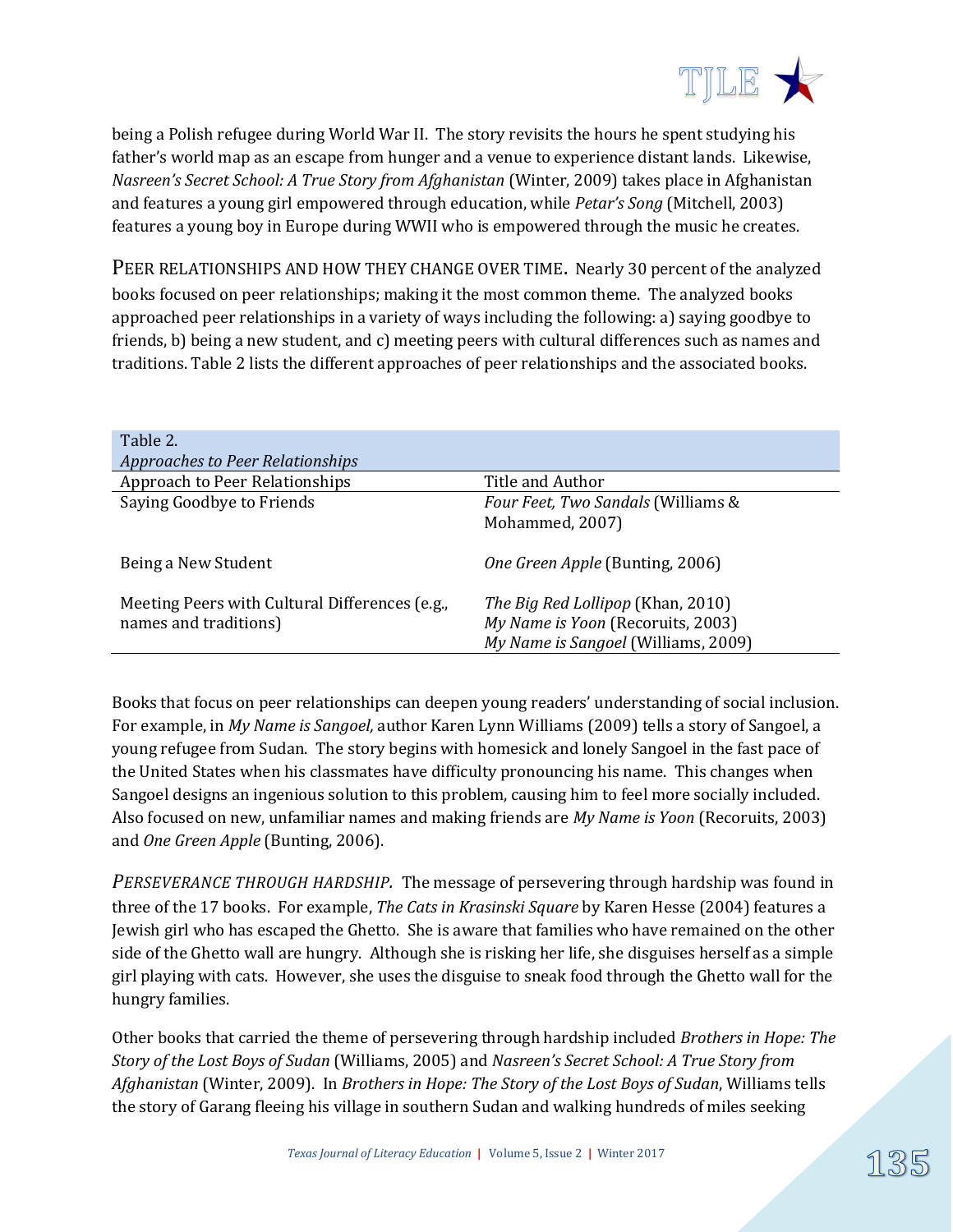

help with thousands of other boys. Throughout the story, the band of thousands encounters numerous hardships, but through mutual support, their hope of finding a new home stays alive. Winter's (2009) *Nasreen's Secret School: A True Story from Afghanistan* tells the story of young Nasreen, whose parents have disappeared, and her grandmother enrolls her in a secret school for girls. Throughout the story, Nasreen encounters hardship but perseveres to receive her education.

**Preservation of meaningful items and traditions.** *Alfredito Flies Home* (Argueta, 2007), *The Librarian of Basra: A True Story From Iraq* (Winter, 2005), and *The Lotus Seed* (Garland, 1993) are stories focused on preserving meaningful items and traditions. In *Alfredito Flies Home*, Alfredito and his family return to their first home in El Salvador for Christmas, creating a glimpse into his families' Christmas celebrations. The theme of preservation is also seen in *The Librarian of Basra: A True Story From Iraq* as the librarian saves the library books from being destroyed in the war, and in *The Lotus Seed* as a lotus seed travels through the generations of a family.

**Sharing stories of family and culture.** The following four books feature the theme of sharing personal stories of family and culture: *The Color of Home* (Hoffman, 2012), *The Roses in My Carpets* (Khan, 1998), *Sitti's Secrets* (Nye, 1994), and *The Memory Coat* (Woodruff, 1999). In *The Color of Home*, Hassan uses paint to share the story of his previous home in war-torn Somalia, and in *Roses in My Carpets,* a young boy moves into a refugee camp where he learns to weave carpets and revisit his memories of home. Personal stories are also told in *Sitti's Secrets* as she returns to her small Middle Eastern village on the other side of the world to visit her grandmother. Although Sitti and her grandmother speak different languages, the two are able to communicate through other means.

#### CONNECTIONS TO THE CLASSROOM

The 17 featured books can function as window books and mirror books, giving American students and refugee children something they can learn from or relate to within the classroom. Students can read such books and gain insight into experiences they have not undergone triggering them to build empathy, respect for others, and a growing appreciation for their own experiences. The five themes found within the featured books can provide pathways for organizing discussions addressing social inclusion. Essential to these connections is *how* the teacher shares the books and frames the discussion. Such ideas are explored further in this section.

Books focused on character empowerment, peer relationships, perseverance through hardship, preservation of traditions, and personal stories are pathways for discussions in elementary classrooms. Multicultural books that offer a *window* view into others' strengths, talents, traditions, and hardships humanize diverse characters. Likewise, such books can act as a *mirror* and empower young readers to celebrate their own talents, traditions, and personal stories. For example, books focused on peer relationships depict characters saying "goodbye" to friends and creating new friendships. Such books are a mirror to children who have left friends behind and those who have needed to make new friendships- both are experiences that refugee children have had while fleeing from their homes. Another example are the stories from Europe during World War II and also from the camps in Afghanistan, providing glimpses into perseverance through hardships. Such books provide insights into broken school experiences and the limited educational opportunities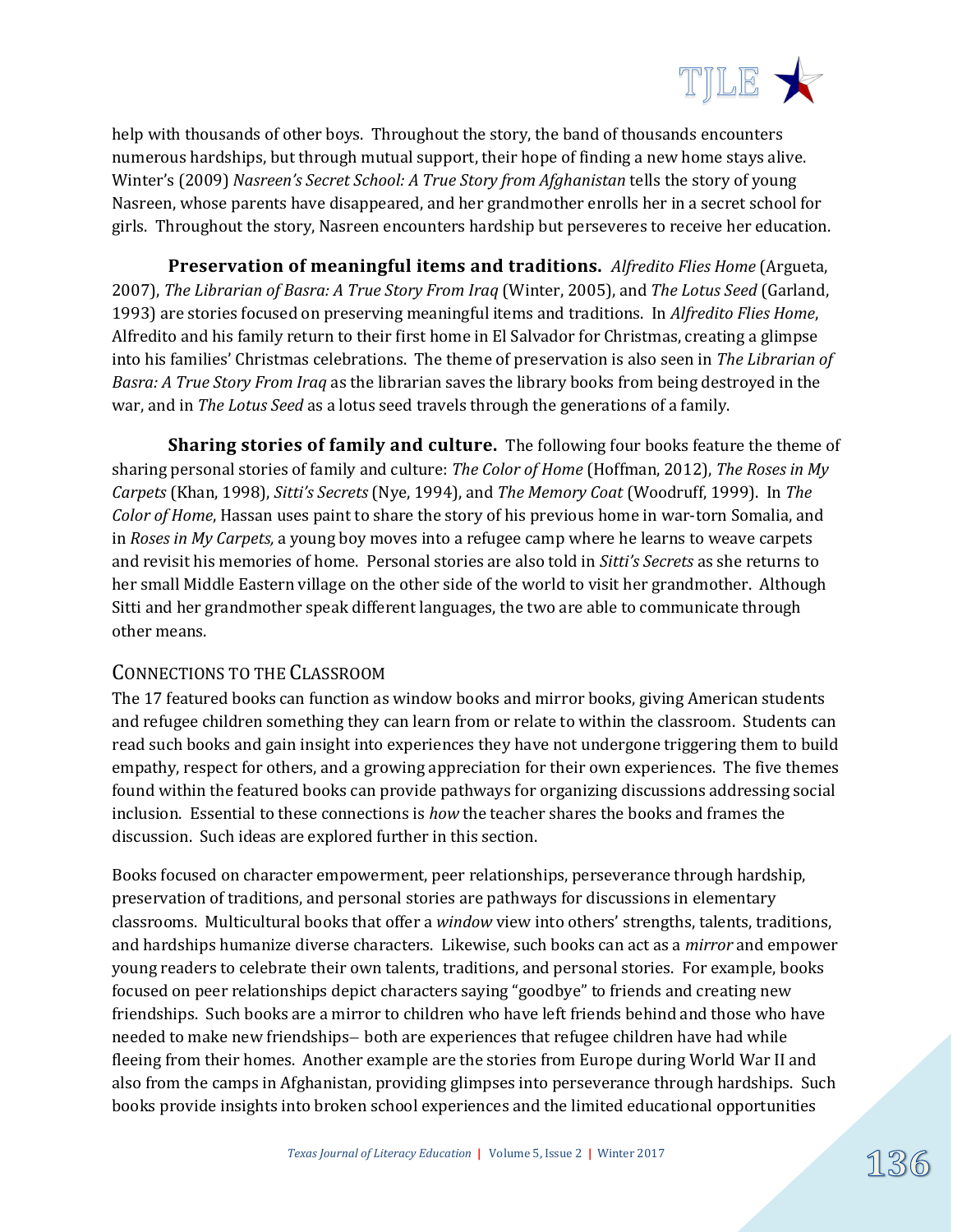

for girls in other countries. The same texts might reinforce self-development and growth while providing encouragement and support. These texts may also influence admiration for refugee children, who persevere despite living through many hardships.

When sharing and discussing books in the elementary classroom, we suggest reflecting upon the following four statements:

- Refugees come from different countries and cultural backgrounds.
- Resettlement in the United States is not new but is rapidly growing.
- Resettlement to the United States is a lengthy process.
- Refugees have rights.

*REFUGEES COME FROM DIFFERENT COUNTRIES AND CULTURAL BACKGROUNDS.*Books featuring refugee characters have the potential of becoming powerful teaching tools in classrooms where there are several countries and cultures represented by refugee children. The UN Refugee Agency (2015) shares that, since World War II, the United States has accepted refugees from all parts of Europe and Asia. Following the Vietnam War in the 1970s, there was a wave of Vietnamese and Indo-Chinese refugees. In the late  $20<sup>th</sup>$  and  $21<sup>st</sup>$  centuries, refugees arrived from Asia, Africa, and the Middle East. Furthermore, it is a current reality that most refugees today come from areas which are conflict afflicted, like Afghanistan, Iraq, Syrian Arab Republic, and many African countries, notably the Congo, Rwanda, Sudan, and Somalia.

**Action item.** Keeping in mind that refugees come from different countries and cultural backgrounds, it is important to select a wide range of books that represent various cultures. Sharing a narrow range of books that portray only one culture could potentially give children the impression that refugees are all alike and that they hail from one particular country or cultural background.

Also when selecting books, it is important to be mindful of the cultural differences presented in each story. The books mirror the experiences of refugee children during camp life, as in *Four Feet, Two Sandals* (Williams & Mohammed, 2007), and reflect how they face challenges in the United States, as in *One Green Apple* (Bunting, 2006)*.* Moreover, the stories represent the countries in which the characters previously lived. A teacher might use the illustrations to discuss items of unique clothing such as a *hijab* (a head covering worn by some Muslim females) and food that American-born students may be unfamiliar with, such as Tahchin (an Iranian rice cake). By doing so, books become passports for exploring multiple cultures.

*RESETTLEMENT IN THE UNITED STATES IS NOT NEW, BUT IS RAPIDLY GROWING.*Resettlement of refugees in America has continued since the end of the second World War (UN Refugee Agency, 2015). Guiding resettlement to the United States is the U.S. Refugee Law of 1980, signed into law by President Jimmy Carter. *The American Presidency Project* shares Carter's (1980) *Refugee Act of 1980 Statement on Signing S. 643 Into Law*, confirming that, although the law aligned with the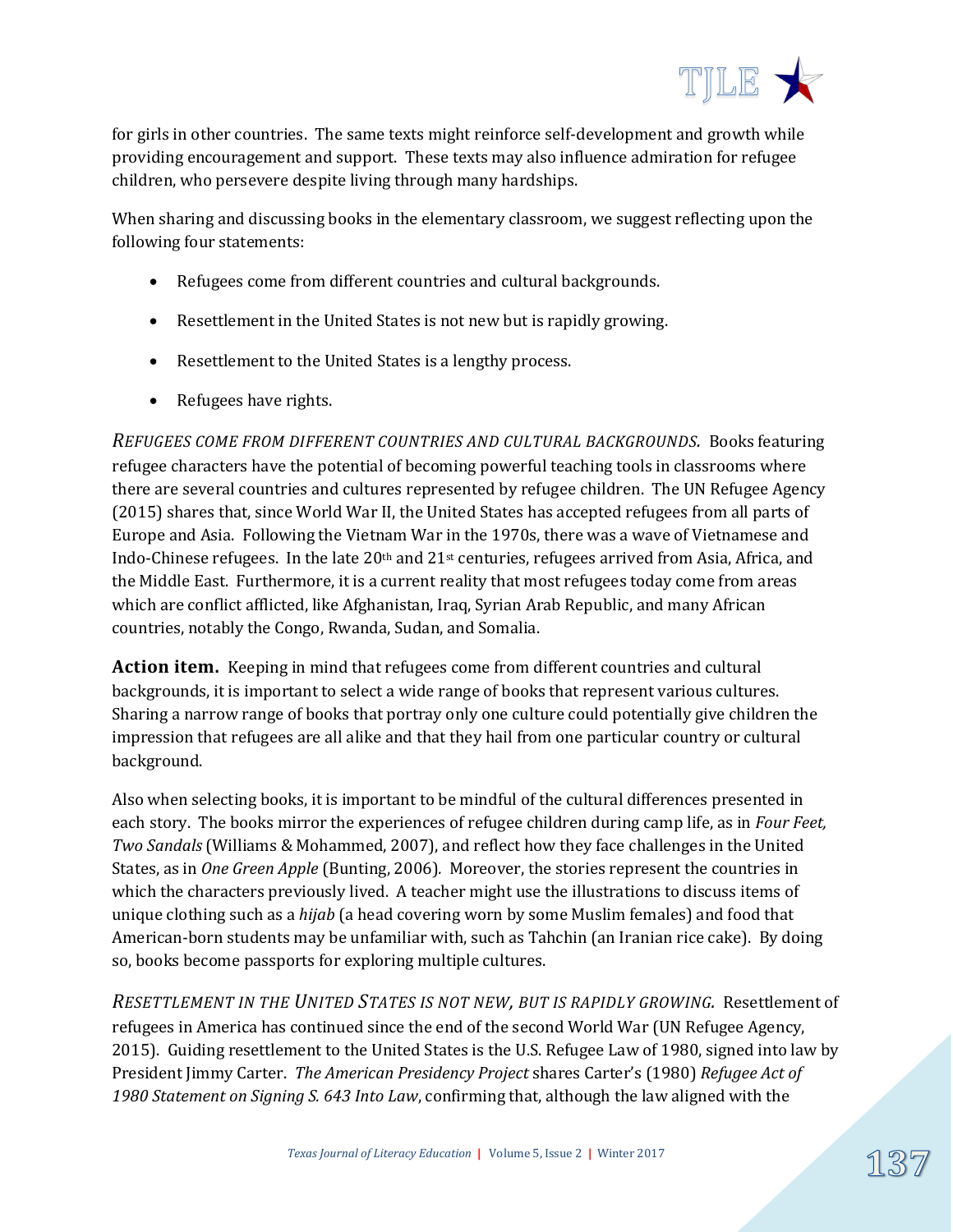

definition of the 1951 Refugee Convention, it revised previous provisions and admission policies in the United States. Outlined within Carter's statement is the affirmation that the U.S. Federal Government will take responsibility for resettling refugees and help refugees become self-sufficient and contributing members of society. These historical facts are only a few demonstrating that resettlement in the United States has a long history.

Not only is resettlement an established process with a history, but in recent years there has been an increase in the number of refugees relocating to the United States. According to the most recently published statistics from the UN Refugee Agency (2014), in 2014 there were 48,911 refugees resettled in the United States, and this number increased to 52,583 in 2015 (UN Refugee Agency, 2015). This increase is important to note because it allows educators to foresee the increasing need to share and discuss multicultural books featuring refugee characters.

**Action item.**When sharing books featuring refugee characters, a teacher can choose books from different time periods to demonstrate that refugee resettlement is a part of history. For example, the theme of persevering through hardship guides the WWII story of *The Cat's in Krasinski Square* (Hesse, 2004) and is also an important lesson in the more recent story of *Nasreen's Secret School: A True Story from Afghanistan* (Winter, 2009). Sharing books that represent various time periods helps students understand that third country resettlement is not a remote practice of the 21<sup>st</sup> Century, but instead an act of compassion that has been practiced for several decades.

*RESETTLEMENT TO THE UNITED STATES IS A LENGTHY PROCESS.* Ott (2011) shares that third country resettlement can take a minimum of two years to sometimes, the greater of twenty years. Furthermore, Ott reminds us that the United States offers "a relatively quick path to permanent rights with the requirement to apply for permanent alien status after one year, with the ability to apply for citizenship after five years, and with automatic citizenship to children born on the territory" (2011, p. 4). The years spent in refugee camps are not without experiences. Many refugees are forced to pick up the threads of their lives and keep on living while they wait out the process. Many children attend the schools in the camps, which are run by the UN Refugee Agency, Caritas, and other agencies. Most of the camp schools are quite basic, as their goals are to provide the children with a rudimentary education and teach them some English. As such, when they arrive in the United States, they bring with them memories of camp life.

**Action item.** Discussing the sequence of events and the timeline of stories is important, but it has additional importance when sharing a book that portrays refugee characters and the multiple places they have called home. Discussing with students the lapse of time, multiple settings, and the change in the characters' emotions can assist American students in gaining a greater understanding of this lengthy process. A book that illustrates long periods of time moving from camp to camp is *Brothers in Hope: The Story of the Lost Boys of Sudan* (Williams, 2005), while *Four Feet, Two Sandals*  (Williams & Mohammed, 2007) provides a deeper look into one camp placement.

*REFUGEES HAVE RIGHTS.* The 1951 Refugee Convention, despite its critiques over the years, has remained the cornerstone of refugee protection. As summarized in the second edition of the *Handbook of International Law* (Aust, 2010), the documents emphasize the protection of refugees

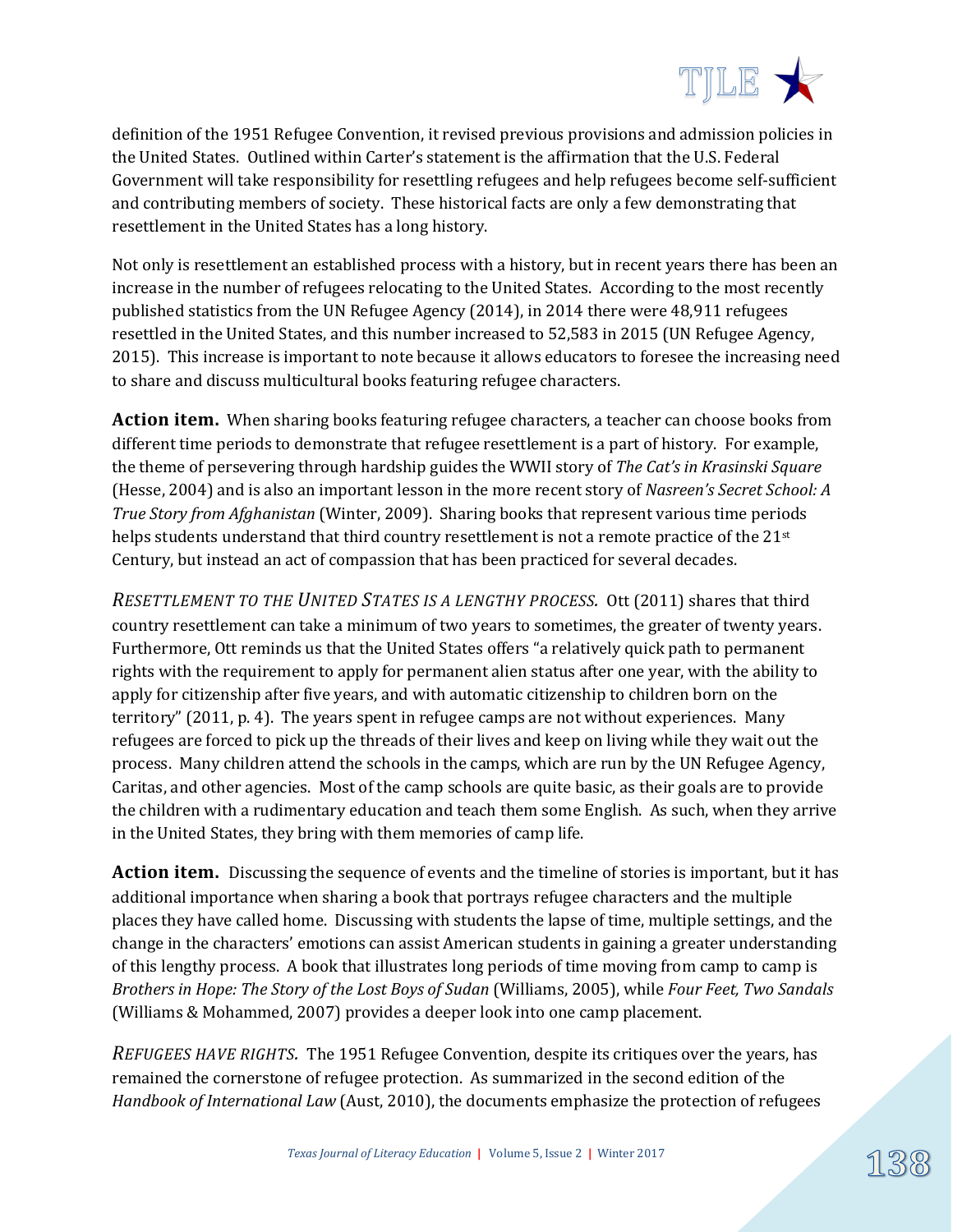

from political or other forms of persecution and are further underpinned by fundamental principles like non-discrimination, nonrefoulement, and non-penalization. Furthermore, the documents list the minimum standards for treatment without prejudice, including access to the courts, primary education, and work; as well as the provision of documentation (e.g., a refugee travel document in passport form). Such information is valuable for institutions, teachers, and students to know, as it can assist them in understanding the changing demographics in their schools.

**Action item.** It is important for teachers to be vigilant as to how other children behave toward refugee children. Framing read alouds and discussions to support these rights and not to contradict them can influence the relationships among students. The role of teachers is of paramount importance since they become the agents to help both groups learn about these rights and the rights of all individuals. Although a discussion of rights can develop from many books; it seems a natural fit for books in which the characters are in the process of relocating to the United States. One such book is *The Memory Coat* (Woodruff, 1999).

#### FINAL THOUGHTS

The U.S. Refugee Resettlement Program offers a relatively quick path to permanent residency and adjustment to the United States, with the major objectives of economic success, community involvement, and local integration. Even though the treatment of refugees is guided by the 1951 Refugee Convention (Aust, 2010) and the U.S. Refugee Law of 1980 (Carter, 1980), the success of the U.S. Refugee Resettlement Program partly depends on the response of the American community towards refugees. There is an average of 60,000 refugees resettled in the United States every year and about 30,000 of these are children (UN Refugee Agency, 2017). As global conflict escalates, it is likely that the number of displaced people worldwide will rise. With this increase, it is expected that the classrooms in America will become even more diverse. From administration, to teachers and students, it is everyone's responsibility to promote social inclusion of all beings within the school environment.

This article focused on using multicultural literature as a pathway for generating discussions about social inclusion in the elementary classroom. Martens and colleagues (2015) remind us that multicultural literature "encourages learners to respect and accept people who are different [from] themselves" (p. 609). Therefore, it seems natural to use these texts as mirror books and window books to communicate such lessons to young readers. By doing so, it seems likely that the classroom will not only be made of diverse populations, but will also be a socially inclusive environment.

# **REFERENCES**

Aust, A. (2010). *Handbook of international law* ( 2nd edition). Cambridge: Cambridge University Press.

Brinson, S.A. (2012). Knowledge of multicultural literature among early childhood

educators. *Multicultural Education, 19*(2), 30-33.

Carter, J. (1980). Refugee Act of 1980 statement on signing S. 643 into law. *The American Presidency Project*. Retrieved from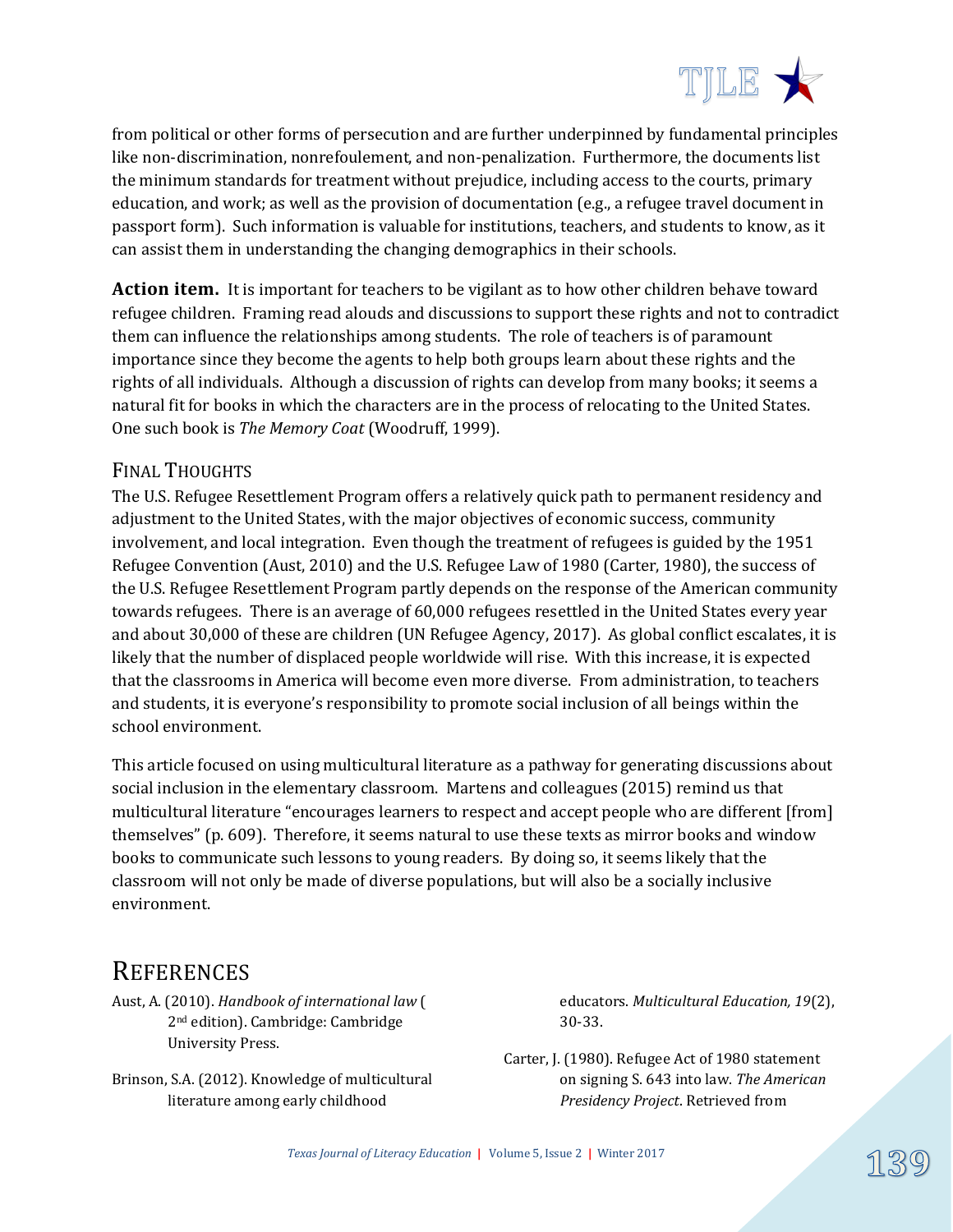

[http://www.presidency.ucsb.edu/ws/?pi](http://www.presidency.ucsb.edu/ws/?pid=33154.S) [d=33154.S](http://www.presidency.ucsb.edu/ws/?pid=33154.S)

- Gray, W.S. (1925). Essential objectives in instruction in reading. In G.M. Whipple (Ed.), *Twenty-fourth yearbook of the National Society for Studies in Education: Report of the National Committee on Reading* (Vol. 24, pp. 9-19). Chicago, IL: National Society for Studies in Education.
- Martens, P., Martens, R., Doyle, M.H., Loomis, J., Fuhrman, L., Furnari, C., Soper, E., & Stout, R. (2015). Building intercultural understandings through global literature. *The Reading Teacher, 68*(8), 609-617.
- McBrien, J. L. (2005). Educational needs and barriers of refugee students in the United States: A review of literature. *Review of Educational Research,* 75(3), 329-364.
- Office of Refugee Resettlement. (2010). *Annual report to Congress 2010*. Retrieved from [https://www.acf.hhs.gov/orr/resource/o](https://www.acf.hhs.gov/orr/resource/office-of-refugee-resettlement-annual-report-to-congress-2010) [ffice-of-refugee-resettlement-annual](https://www.acf.hhs.gov/orr/resource/office-of-refugee-resettlement-annual-report-to-congress-2010)[report-to-congress-2010.](https://www.acf.hhs.gov/orr/resource/office-of-refugee-resettlement-annual-report-to-congress-2010)
- Ott, E. (2011). Get up and go: Refugee resettlement and secondary migration in the USA. *New Issues in Refugee Research* (Research Paper No.219). Retrieved from <http://www.unhcr.org/4e5f9a079.pdf>
- UN Refugee Agency. (2011a). *Durable solutions: The ultimate goal*. Retrieved from [http://www.unhcr.org/pages/49c3646cf](http://www.unhcr.org/pages/49c3646cf8.html) [8.html](http://www.unhcr.org/pages/49c3646cf8.html)
- UN Refugee Agency. (2011b). Finding durable solutions. Retrieved from [http://www.unhcr.org/pages/49c3646cf](http://www.unhcr.org/pages/49c3646cf8.html) [8.html](http://www.unhcr.org/pages/49c3646cf8.html)
- UN Refugee Agency. (2014). *Resettlement fact sheet 2014.* Retrieved from [http://www.unhcr.org/en](http://www.unhcr.org/en-us/protection/resettlement/579afcdc7/resettlement-fact-sheet-2014.html?query=fact%20sheet)[us/protection/resettlement/579afcdc7/r](http://www.unhcr.org/en-us/protection/resettlement/579afcdc7/resettlement-fact-sheet-2014.html?query=fact%20sheet)

[esettlement-fact-sheet-](http://www.unhcr.org/en-us/protection/resettlement/579afcdc7/resettlement-fact-sheet-2014.html?query=fact%20sheet)[2014.html?query=fact%20sheet](http://www.unhcr.org/en-us/protection/resettlement/579afcdc7/resettlement-fact-sheet-2014.html?query=fact%20sheet)

- UN Refugee Agency. (2015). *Resettlement fact sheet2015*. Retrieved from <http://www.unhcr.org/524c31a09>
- UN Refugee Agency. (2017). *Figures at a glance.*  Retrieved from [http://www.unhcr.org/en-us/figures-at](http://www.unhcr.org/en-us/figures-at-a-glance.html)[a-glance.html](http://www.unhcr.org/en-us/figures-at-a-glance.html)
- U.S. Department of State. (2017). *Refugee admissions.* Retrieved from [https://www.state.gov/j/prm/ra/index.h](https://www.state.gov/j/prm/ra/index.htm) [tm](https://www.state.gov/j/prm/ra/index.htm)

#### LISTED CHILDREN'S LITERATURE

- Argueta, J. (2007). *Alfredito flies home.* Toronto: Groundwood Press.
- Bunting, E. (2006). *One green apple.* New York, NY: Clarion Books.
- Garland, S. (1993). *The lotus seed.* Boston, MA: Houghton Mifflin.
- Hesse, K. (2004). *The cats in Krasinski Square.* New York, NY: Scholastic Press.
- Hoffman, M. (2012). *The color of home.* London: Frances Lincoln.
- Khan, R. (1998). *The roses in my carpets.* Toronto: Stoddart Kids.
- Khan, R. (2010). *Big red lollipop.* New York, NY: Viking Books for Young Readers.
- Mitchell, P. (2003). *Petar's song.* London: Frances Lincoln.
- Nye, N.S. (1994). *Sitti's secrets.* New York, NY: Four Winds Press.
- Recoruits, H. (2003). *My name is Yoon.* New York, NY: Square Fish.
- Shulevitz, U. (2008). *How I learning geography.*  New York, NY: Farrar Straus Giroux.